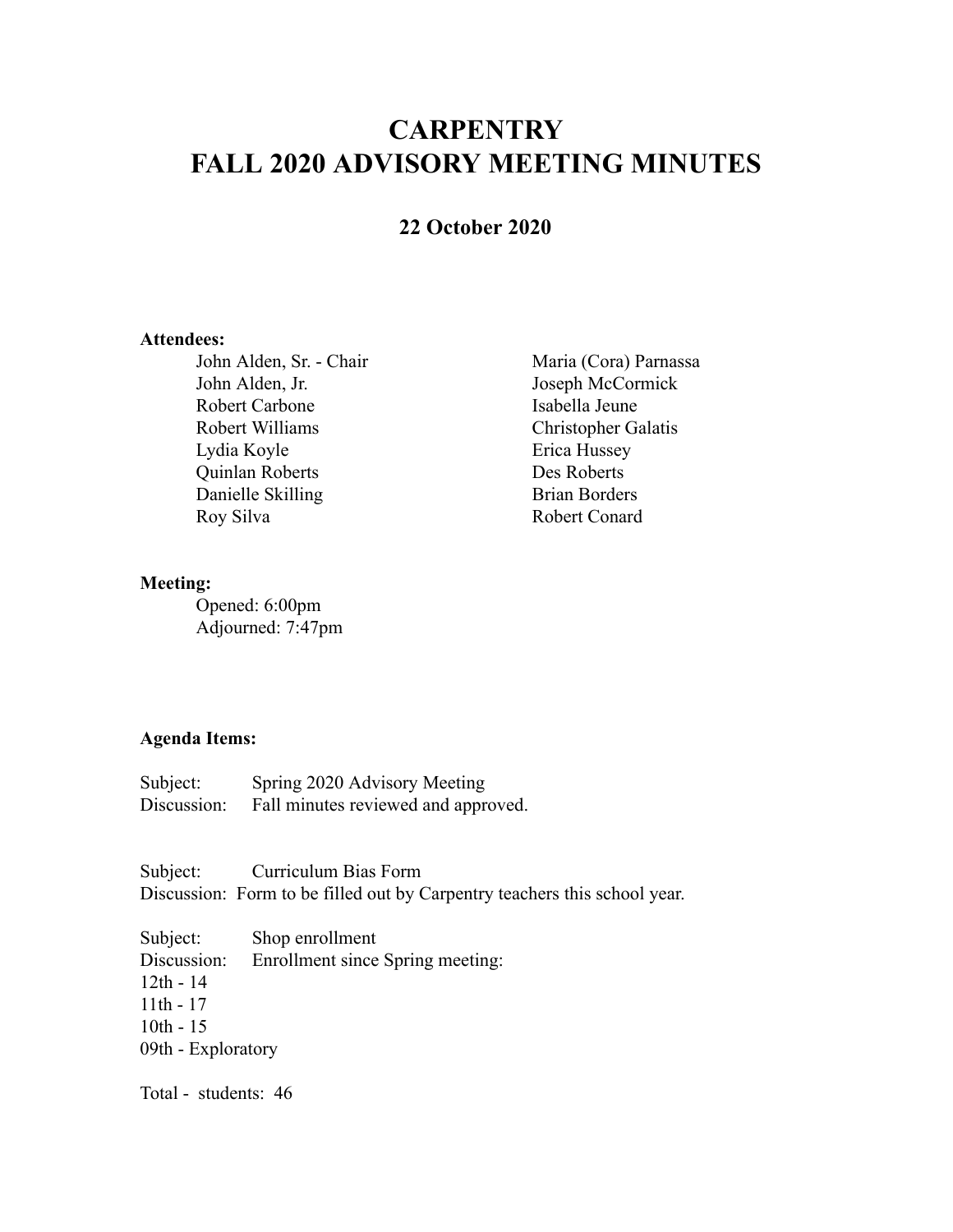## Subject: Remote teaching

Discussion: Each teacher shared what they have been doing in regards to remote teaching. Ideas and thoughts were shared and best practices. Long term effects were discussed and ideas to mitigate potential harms discussed.

## Subject: New Trends in the occupational area.

Discussion: Technology integration across the trade was discussed, from cordless power tools to computer based software covering everything from HR to quote generation, to material tracking.

## Subject: Employment Outlook / Co-op

Discussion: How the eligible students navigate their way through the Co-op program was discussed. The program as a whole was discussed by Mr. Silva and Mr. Borders. in light of the Virus and subsequent school closing(s)

## Subject: Recommendations

Discussion: It was suggested the students get an introduction to the construction building codes. That a basic understanding of their purpose and intent, and a sense of how and what they regulate, would benefit graduating students. Mr. Silva and Mr. Borders to look into the matter.

It was also recommended that we (the shop /district) track our graduating seniors after graduation. It was suggested perhaps on a 1, 5 and 10 year schedule. It was stated this information would provide value to our shop overall direction and fine tuning of subject matter/teaching.

Subject: Increasing industry exposure/ career options

Discussion: It was suggested that we should take our students to as many relevant trade events as possible. Events like JLC Residential Construction Trade Show and local Home Shows would be worthwhile field trips. Further it was suggested we try to bring more trades people into the shop to meet and share with our students. Implementing this initiative obviously curtailed by virus, however, we fully expect to advance this initiative when safe to do so.

Subject: OSHA - live field inspections Discussion: Mr. Carbone offered again to perform mock inspections at our jobs sites. Mr. Borders & Mr. Silva to coordinate with Mr. Carbone over the remaining school year.